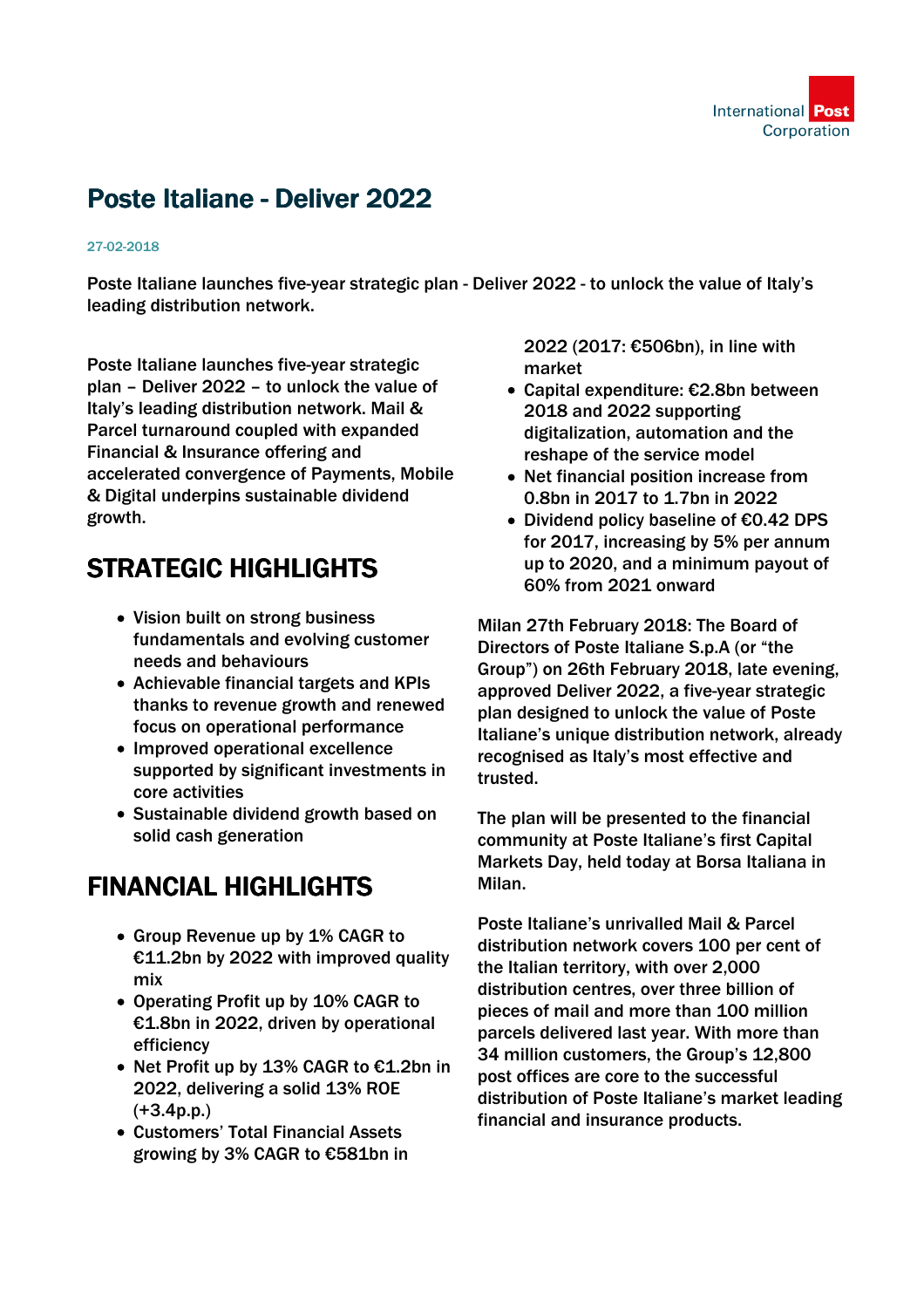

Poste Italiane is also Italy's number one payment and digital operator serving the evolving needs of the customer base thanks to its integrated physical and digital approach, processing over €100 billion in card payment transactions in 2017. Poste Italiane has issued 25 million payment cards and its apps having been downloaded over 15 million times.

Deliver 2022 is built on strong business fundamentals and a deep understanding of the evolving needs of Italian consumers in Poste Italiane's four core areas of activity:

- Mail, Parcel and Distribution
- Payments, Mobile & Digital
- Financial Services
- Insurance Services

The plan includes a group-wide transformation program focused on Poste Italiane's employees and key technology systems. It has pragmatic and achievable financial targets and clearly defined KPIs, including mid-plan 2020 objectives.

Operating profitability will improve significantly from €1.1 billion to €1.8 billion by the end of the plan, supported by revenue growth and cost efficiencies in all business segments. Targets are built on granular and diverse initiatives, with a low execution risk.

As outlined in the 2017 Preliminary Results announcement, Poste has also carried out a full review of its segmental organization to enhance the visibility and transparency of key value drivers for each business segment.

Commenting on the new plan, Matteo Del Fante, Chief Executive Officer of Poste Italiane said: "This plan is based on conservative assumptions with a very low execution risk. Revenue will grow steadily throughout the plan, but the real impact will be seen at EBIT and Net Profit levels with an increase of 10 per cent and 13 per cent CAGR respectively with EBIT growth of €0.7 billion. This is thanks to both revenue and operational improvements and most importantly includes contributions from all of our business segments. The dividend will grow over the plan period in line with the improvement of the profitability of the Group. Each of our segments will take many small steps forward which together will make a giant leap for Poste Italiane.

"Deliver 2022 will allow us to fully unlock the value of our unique network and confirm our position as Italy's most trusted and effective distribution business. We are transforming to seamlessly meet the evolving needs and behaviours of our more than 34 million customers. Mail & Parcel is at the heart of our business and we are already seeing positive results from the actions we have taken, in particular the introduction of our new innovative Joint Delivery Model recently agreed with our unions. We also benefit from owning Italy's leading financial and insurance digital platforms, creating additional opportunities of cross-selling and enhanced revenues. In addition, we will leverage our 12,800 Post Offices to help bridge the digital divide by selling more online products in-branch thanks to assisted-digital customer journeys. Our people are core to our success and we are proud to be the largest employer in Italy. Over the Deliver 2022 plan period, we will hire around 10,000 skilled professionals, as well as train current staff to provide them with the skills, tools and incentives to help deliver our transformation."

#### 2022 Group Financial Targets

- Group Revenue: €11.2bn (2017: €10.6bn) organic growth with improved quality mix
- Operating Profit : €1.8bn (2017: €1.1bn) improved contributions from all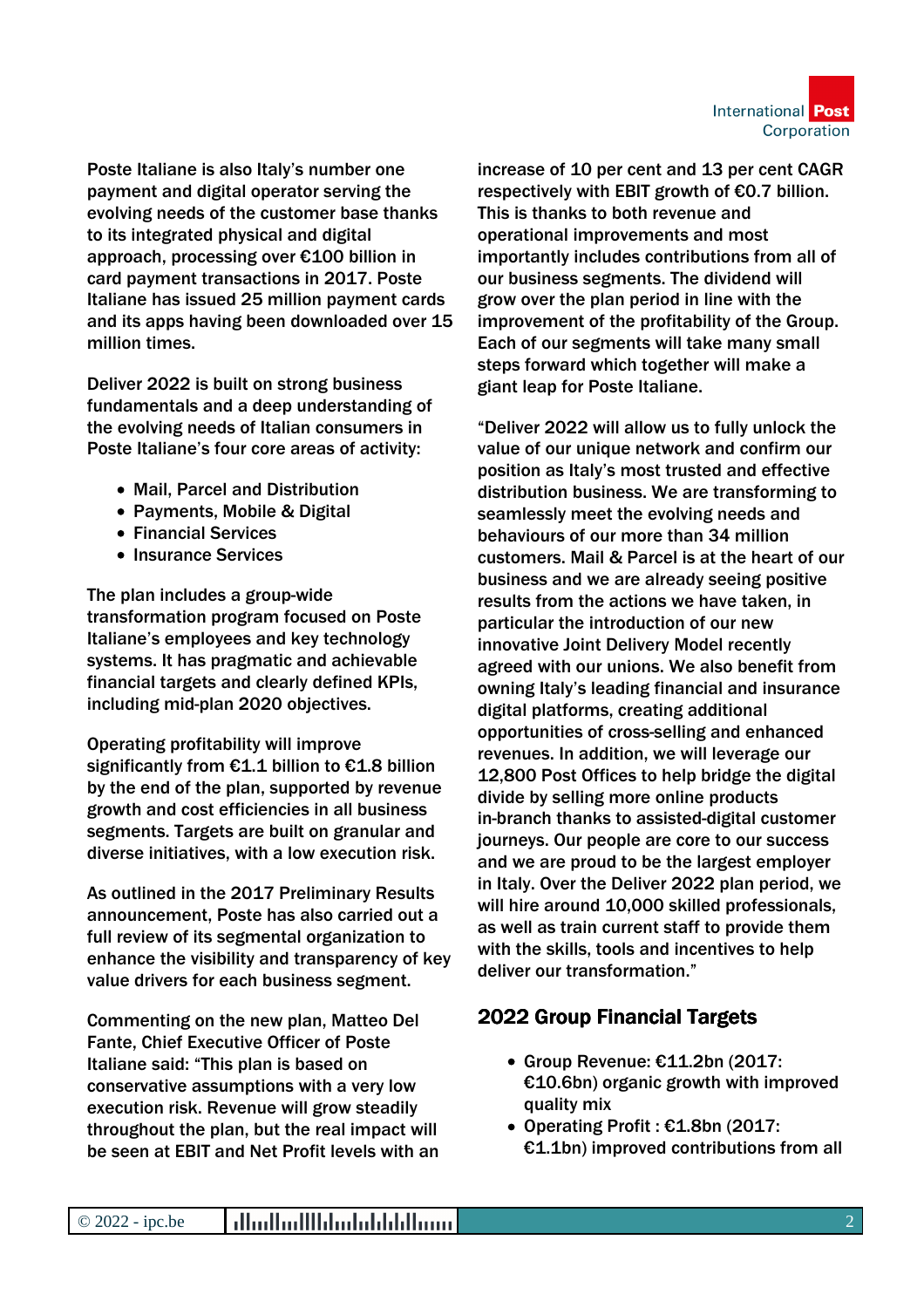

segments

- Net Profit: €1.2bn (2017: €0.7bn) group-wide cost efficiencies and revenue growth
- Net Financial Position: going from 0.8bn in 2017 to 1.7bn in 2022
- Dividend Policy: baseline of €0.42 DPS, increasing by 5 per cent per annum up to 2020, and a minimum payout of 60 per cent in 2021 and 2022

## Mail, Parcel & Distribution

### 2022 Financial Targets

- Segment Revenue: €3.5bn (2017: €3.6bn) with increased parcel revenues offsetting mail decline
- Parcel Revenue: €1.2bn (2017: €0.7bn) with growth sustained by expanding B2C market
- Revenue/Employee: to increase from around €60,000 in 2017 to about €68,000 in 2022

#### 2022 Operational objectives

- Implementation of Mail & Parcel new Joint-Delivery Model
- Parcels delivered by mailmen: over 100m (2017: 35m)
- B2C Market share: 40 per cent (2017: 30 per cent)

In Mail, Parcel & Distribution, Poste Italiane is launching an innovative joint mail and parcel delivery model with a new approach based on population and volume density which includes afternoon and weekend deliveries. This follows the signing of two major Union agreements which will allow the Group to implement new ways of working and capitalises on the fast-growing e-commerce related B2C parcel market where it already has a 30 per cent market share.

Poste Italiane will also invest in new sorting and automation technology, redefine delivery areas to increase productivity and optimise delivery flows using cloud based technology to create a fully integrated mail and parcel network.

### Payments, Mobile & Digital

### 2022 Financial Targets

- Segment Revenue: €0.8bn (2017: €0.6bn) embedding the transition from traditional to digital payments
- Card Payments Revenue: €0.4bn (2017: €0.2bn) with growth sustained by an expanding digital payments market
- $\bullet$  EBITDA: €0.2bn (2017: €0.2bn) up by 1 per cent CAGR

### 2022 Operational Objectives

- Total PostePay cards portfolio to reach 18.3m
- Total cards payments transactions to grow 12 per cent CAGR to 1.6bn
- Digital e-wallets stock1 6.5m (2017: 1.7m)

Poste Italiane's recently launched Payments, Mobile & Digital segment to capitalise on opportunities arising from the convergence in the sector while also supporting a group-wide digital vision. Poste Italiane will consolidate and broaden its leadership in payment systems, including expanding our acquiring business, and in mobile thanks to innovative new offers. Whilst cash is still king in Italy this division will be at the forefront managing the transformation from traditional methods such as the bollettino to modern digital payment options.

The Group will also continue developing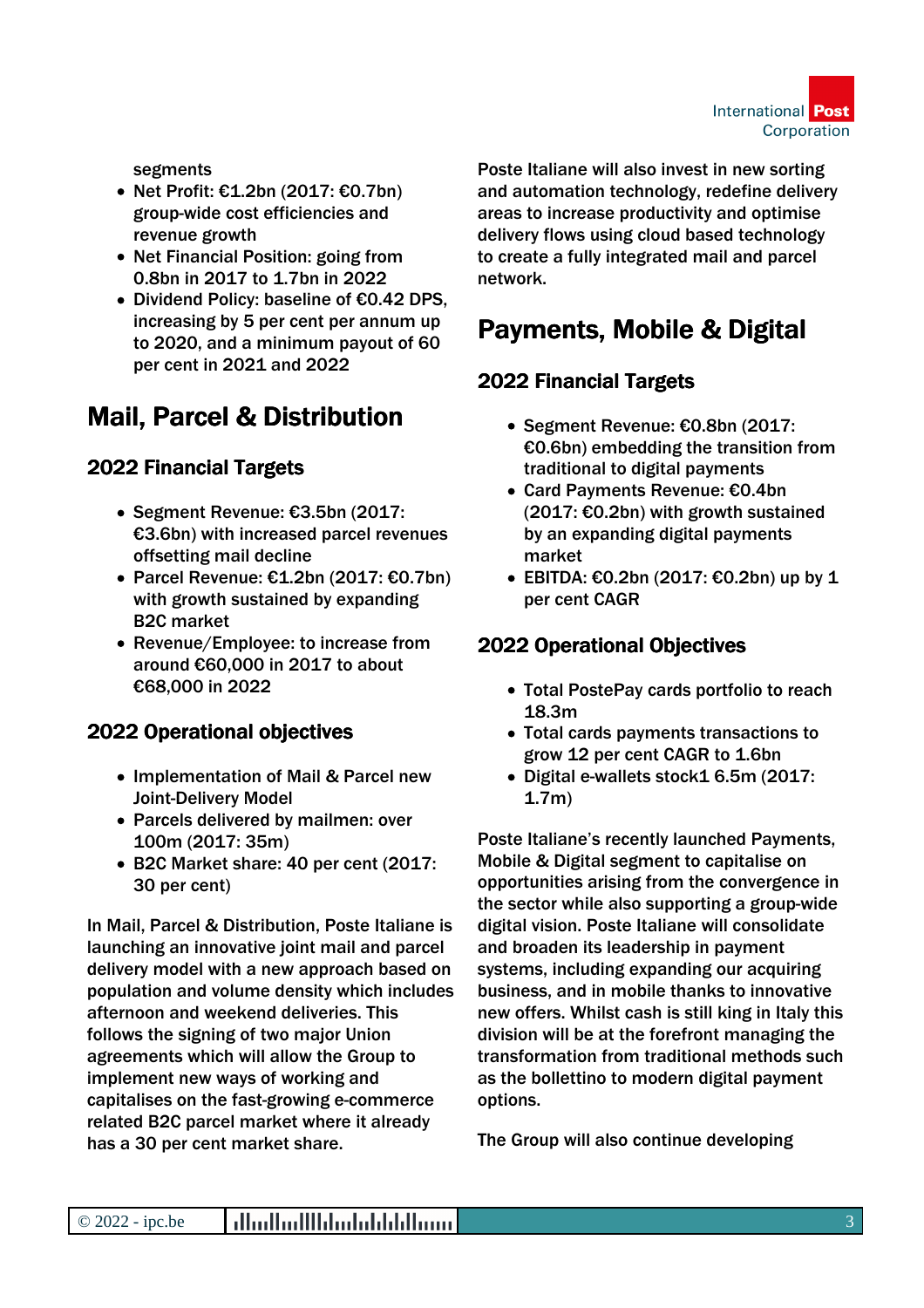

digital public services which will be sold thanks to the support of the 12,800 Post Offices throughout Italy.

# Financial Services

### 2022 Financial Targets

- Segment Revenue: €4.9bn (2017: €5.0bn) maintaining stable revenue whilst reducing reliance on capital gains (reducing from over €0.5bn in 2017 to zero in 2022)
- $\bullet$  EBIT: €0.7bn (2017: €0.6bn) driven by operational efficiency

### 2022 Operational objectives

- Total Financial Assets: €581bn (2017: €506bn), in line with market growth, with an increased penetration of life insurance and mutual funds
- Annual product sales: more than 12m products (2017: 8m)
- Clients covered by a relationship manager: 45-55 per cent (2017: 7 per cent)

The Group will capitalise on the continued recovery of the Italian economy, growing Italian household wealth, while seizing additional opportunities thanks its market leading physical and digital distribution networks to drive growth and serve customers in the best possible way.

In Financial Services, Poste Italiane will deliver sustainable capital light growth bolstered by a comprehensive and broadened product range, including third party loan distribution, whilst gradually reducing the reliance on non-recurring revenues over the plan period, also thanks to increasing margins on postal savings coming from the new agreement with CDP.

Poste Italiane will also expand its wealth management offer and upgrade over 1,500 post offices to integrate a full digital product suite, strengthen its client coverage model to maximise cross-selling opportunities and invest 0.5bn in IT and data analytics to better support its commercial frontline staff and allow for a more targeted sales approach.

## Insurance Services

### 2022 Financial Targets

- Segment Revenue: €1.9bn (2017:  $£1.5$ bn) with steady growth in life products; robust growth in P&C and Private Pension Plans, with a 2017-22 segment CAGR of 6 per cent
- EBIT: €0.9bn (2017: €0.8bn)
- Net Profit: 4 per cent CAGR 2017-22

### 2022 Operational objectives

- Gross Written Premiums: €20.7bn (2017: €20.3bn) with a consolidation in life products and a growth in P&C and Private Pension Plans
- P&C insurance distribution: More than 2m new annual contracts (2017: 0.4m) thanks to a smart distribution model contributing to complete the insurance product offer

In life insurance, Poste Italiane will retain its leadership position by providing its clients with the best products in the prevailing macro scenario, rebalancing clients' portfolios from traditional life to unit linked products.

Non-life is a key growth area of Deliver 2022, thanks to macro trends and low current penetration across the Italian population. Poste Italiane will strengthen its welfare and employee benefits offer, widen its P&C product range to complete its insurance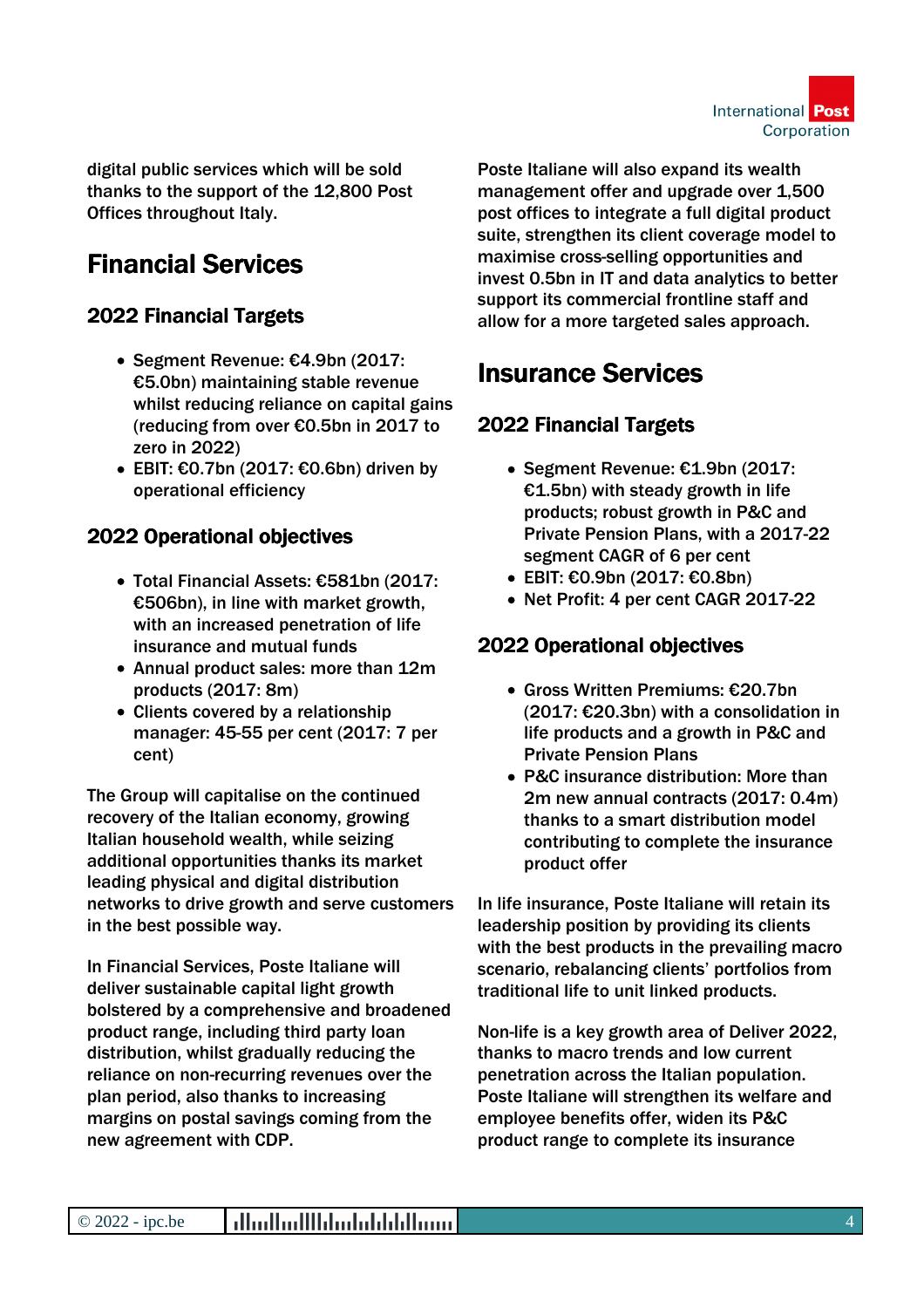

product suite.

The Group will also introduce insurance products targeted specifically at SMEs, and in line with the progressive ageing of the Italian population and the increasing pension gap, will continue to develop private pension plans, a product where the Group is already the number one player.

### People

### 2022 Financial Targets

- Ordinary HR costs / Revenue: 49 percent (2017: 53 percent) thanks to group wide efficiency initiatives
- Early retirement incentives: €0.1bn (2017: €0.5bn)

### 2022 Operational objectives

- Headcount: 123,000 (2017: 138,000) with an average 2018-22 headcount reduction of 3,000 per year (2015-2017: 2,800 per year)
- Redeployment and Training: 4,500 current employees redeployed to commercial frontline; 20 million training hours 2018-22
- New Hires: about 10,000 new skilled hires, including 5,000 financial and insurance specialists (2018-22)

As the largest employer in Italy, Poste Italiane has a favourable age pyramid. With an average employee age of 50, and an average retirement age of about 60, over half of Poste Italiane's current workforce will retire over the next ten years, allowing for the recruitment of new skilled professionals and young talents.

Through a combination of new hires and redeployed existing staff members, Poste Italiane will reinforce its competitiveness,

supported by tailored initiatives to upgrade technical and management skills across the organisation.

Poste Italiane will also invest in existing up-and-coming talent with a wide range of development programmes, roll-out smart working and introduce comprehensive and structured incentives programs.

# Capital Investment Program

### 2022 Financial Targets

- Total Capex: €2.8bn (2015-2017: €1.4bn)
- Capex on sales: 5% (2015-2017: 4.4%)
- Total capex split: 61 per cent IT, 23 per cent Real Estate and 16 per cent Automation and other

Deliver 2022 will be supported by an effective capital investment program, with a central focus on digital development to prepare Poste Italiane for the future. Key investment initiatives will include group wide IT infrastructure, modern sorting technology and digitally integrated post offices.

IT will remain the largest component of group capex to drive and underpin the digital transformation of the Group. An increase of automation related capex for Mail & Parcel operations will be key to boost efficiency and enable the mail and parcel joint delivery model.

# Remuneration Strategy

Deliver 2022 is supported by a new and effective remuneration strategy with the following key strategic pillars:

Total alignment between shareholder and management interests